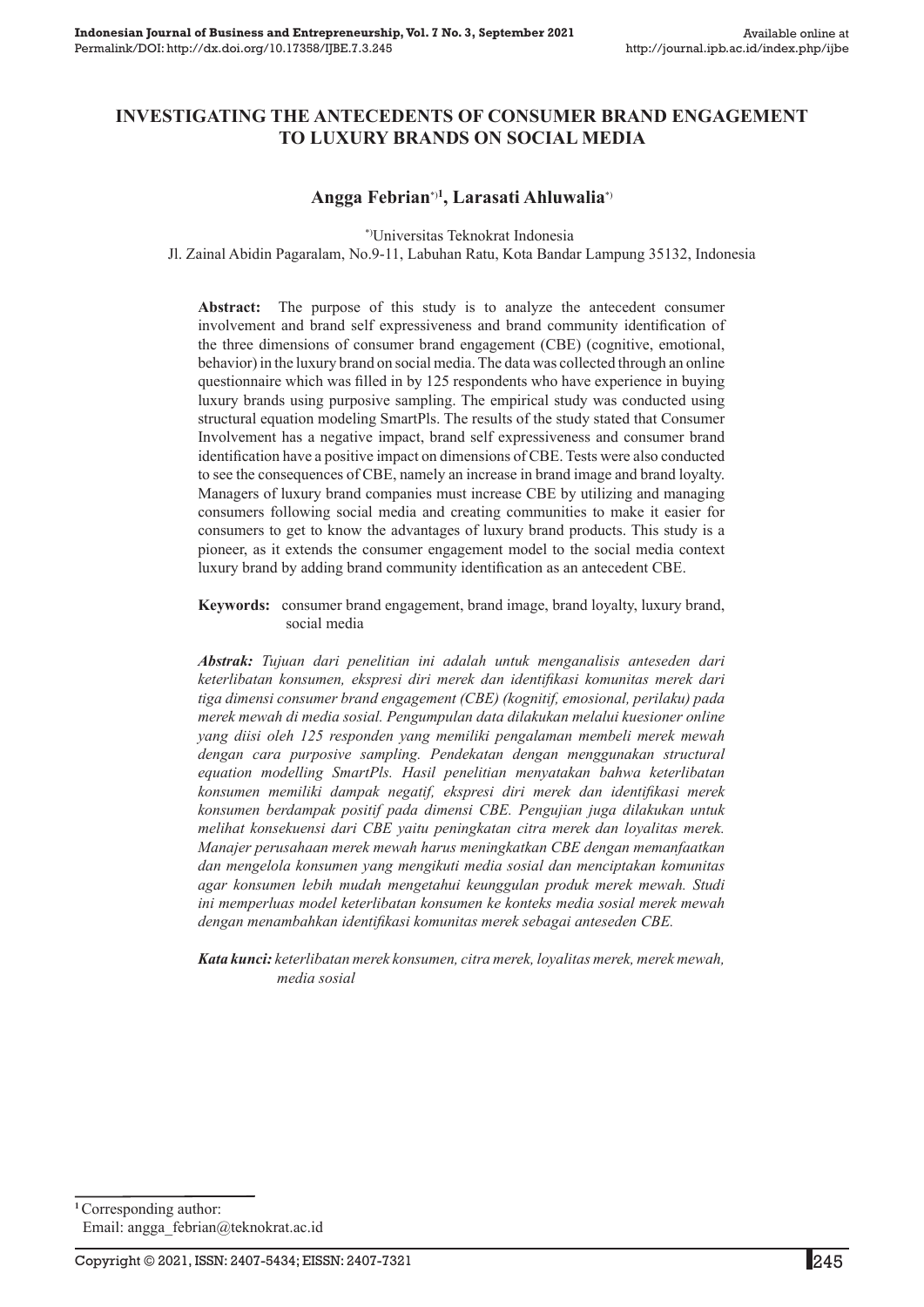# **Introduction**

The increasing needs of society in interpersonal activities in cyberspace can be shown by the factors that increase the mass used by all people who share information and social relations (Brandão, Pinho, and Rodrigues 2019; Chen and Lin 2019; Appel et al. 2020). Social media changes the way communicate, collaborate, create and create marketing methods that are ultimately used by companies in online marketing activities (Aral, Dellarocas, and Godes 2013; Lina and Permatasari 2020) and maintain customer relationships (Firmiyanti, Satria and Saptono, 2019). Several social networking platforms are well known by companies in helping to do online marketing such as Facebook and Instagram (Fink et al., 2018; Teo, Leng and Phua, 2018). In particular, the millennial generation dominates in accessing social media compared to the generation above and they more often make purchases online from their cellphones (Nielsen Research, 2019).

One of the companies that create millennials as a special target is luxury brand companies because of their habit of enjoying sharing their shopping experiences or relationships with luxury brands (Batat 2019). Luxury brands expand their presence online through social media (Chu, Kamal, and Kim 2019; Martín-Consuegra et al. 2019). Consumers perceive luxury brands as goods that are superior, rare, authentic, and of higher quality than other brands (Chandon, Laurent, and Valette-Florence 2016).

However, the existence of social media causes luxury brands to have no control over the content provided (Britten 2013) and studies conducted in China of luxury brands that have implemented marketing communication strategies on social media are considered ineffective (Chen and Wang 2017). Several challenges must be faced by luxury brands, namely how to present themselves on social media and there are still many luxury brand companies that do not understand communication on social media (Chen and Wang 2017). In other studies, it is stated that luxury brand companies have started to utilize social media and engage and influence customers so that brands can interact directly with customers (Dauriz, Remy, and Sandri 2013). When luxury brand companies can engage customers on social media, it can be used to formulate an effective marketing strategy (Liu, Shin,

and Burns 2019). Special knowledge is needed what are the antecedents of consumer brand engagement on social media.

Consumer brand engagement (CBE) is a research topic that is always associated with marketing effectiveness on social media (Oliveira and Fernandes 2020; Febrian and Fadly 2021). CBE is fundamental in the decision-making process for consumers and brand equity (Bowden 2009). It can be said to be a priority for marketers in brand marketing strategy (Hollebeek 2011). CBE is a psychological process in which consumers become increasingly loyal to a brand. This process includes various stages of consumer-brand relationships characterized by increasing levels of commitment and trust, which will result in repeat buying behaviour and long-lasting loyalty (Bowden 2009). On the practitioner side, CBE is considered as an effort to build strong bonds between brands and consumers through interaction, shared values, experiential content, and rewards (Schultz 2007).

Customer involvement is a measure of success for online marketing through social media (Liu, Shin, and Burns 2019; Febrian et al. 2021). Although there have been previous studies discussing CBE antecedents with luxury brands (Algharabat et al. 2020; Giakoumaki and Krepapa 2020; Oliveira and Fernandes 2020), namely consumer involvement and brand expressiveness, but have not seen brand community identification factors as CBE antecedents in brands luxury. Considering that customers in luxury brands need a community to express themselves in social practices in society through various media (Hollebeek, Juric, and Tang 2017). Therefore this study complements previous research (Oliveira and Fernandes 2020) by looking at the influence of brand community identification as an antecedent of CBE on luxury brands on social media.

This study contributes to academics and practitioners in understanding the antecedent relationships that influence CBE by adding brand community identification that complements previous research models (Hollebeek, Glynn, and Brodie 2014; Oliveira and Fernandes 2020) that can be applied to luxury brands on social media. Furthermore, the research findings will help managers of luxury brand companies to make informed decisions about customer engagement to maximize social media use in influencing brand image and brand loyalty.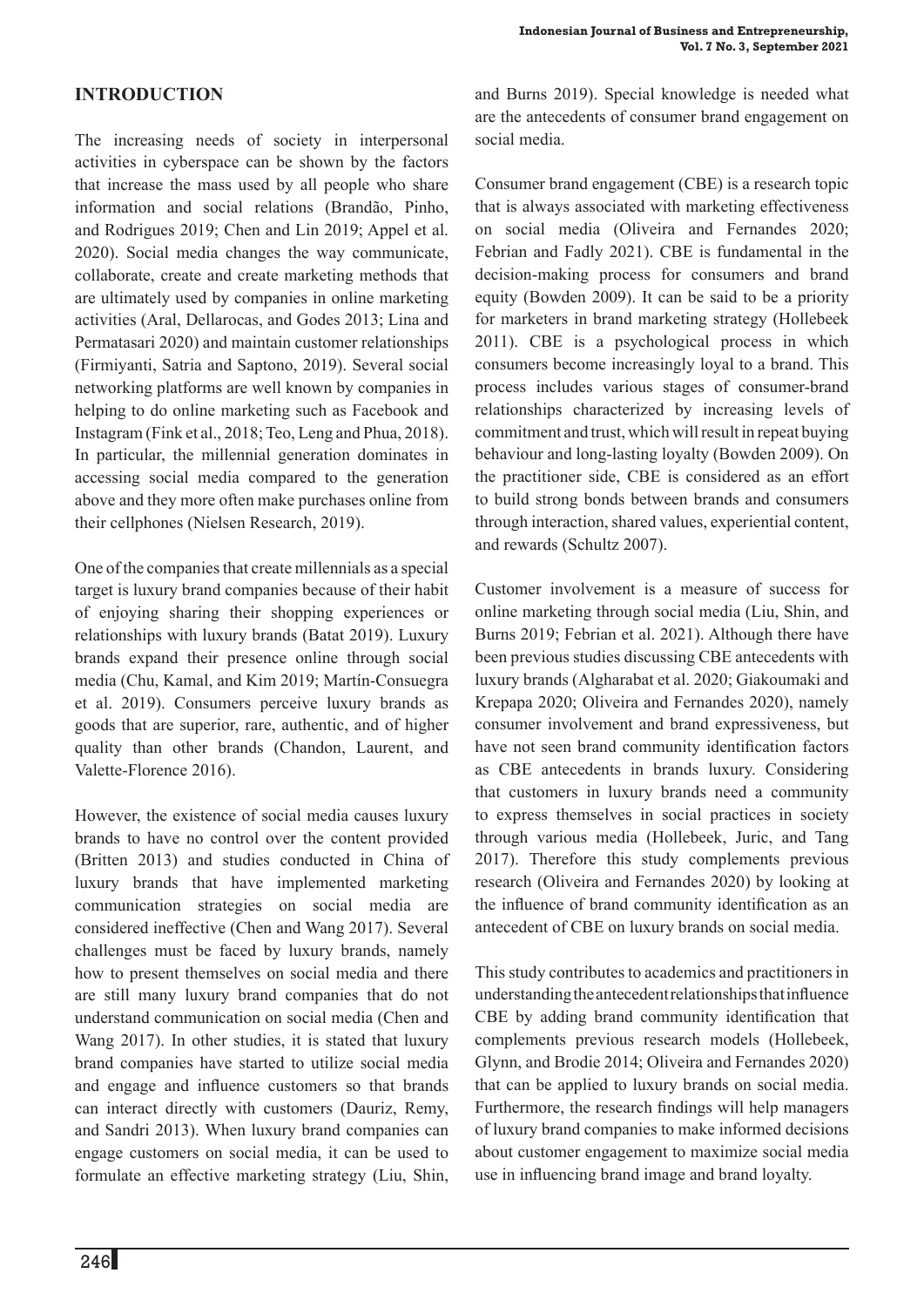## **Methods**

The research was conducted through an online survey to test hypotheses and assess the research model empirically. The sampling technique used is non-probability sampling using purposive sampling so that the researcher only looks at respondents in Indonesia who have experience in shopping for luxury brands who are followed through social media such as Instagram, Facebook, Youtube. As the population cannot be obtained, then the best option for the unknown population is the PLS, and the minimum number of samples used correctly is  $> 100$  (Rigdon 2016; Sarstedt et al. 2016). The researcher took 125 samples of data from respondents who had criteria by the research needs, which was then carried out by distributing

Table 1. Measurement scales

questionnaires with the help of google form. Research data were collected from 2020 to 2021.

We adopted the previous research questionnaire (Kaur et al. 2019; Oliveira and Fernandes 2020) and adjusted it to apply to the empirical conditions of research in Indonesia. We used a 5-point Likert scale from strongly disagree to strongly agree. Furthermore, model testing uses partial least square which is a variant-based structural equation modelling and uses the SmartPls 3.0. There are two stages in the testing model. The first is testing the measurement model or what is known as the outer model. Table 1 explains that all the question items that make up the variables have a good one by the minimum requirements set >0.7 (John 1999). Then the question item can be tested for validity and reliability.

| Variable                                                                               | Outer Loading |
|----------------------------------------------------------------------------------------|---------------|
| <b>Consumer Involvement</b>                                                            |               |
| I consider [brand] to be a relevant part of my life                                    | 0.701         |
| [Brand] is significant to me                                                           | 0.934         |
| [Brand] means a lot to me                                                              | 0.910         |
| <b>Brand Self-Expressiveness</b>                                                       |               |
| [Brand] symbolizes the kind of person I really am                                      | 0.823         |
| [Brand] reflects my personality                                                        | 0.885         |
| [Brand] mirrors the real me                                                            | 0.852         |
| [Brand] contributes to my image                                                        | 0.816         |
| [Brand] adds to the social 'role' I play                                               | 0.724         |
| [Brand] has a positive impact on what others think of me                               | 0.828         |
| [Brand] improves the way society views me                                              | 0.748         |
| <b>Brand Community Identification</b>                                                  |               |
| [brand] successes are my successes.                                                    | 0.822         |
| When someone praises [brand], it feels like a personal compliment to me                | 0.774         |
| When someone criticizes [brand], it feels like a personal insult to me.                | 0.736         |
| When I talk about [brand], I usually say "we" rather than "they".                      | 0.808         |
| I am very interested in what others think about [brand].                               | 0.872         |
| I have strong feelings for [brand].                                                    | 0.842         |
| <b>Consumer brand engagement- Cognitive CBE</b>                                        |               |
| Interacting with [brand] on social media makes me think about the brand itself         | 0.866         |
| I think about [brand] a lot when I'm interacting with it on social media               | 0.895         |
| Interacting with [brand] on social media stimulates my interest to learn more about it | 0.891         |
| <b>Affective CBE</b>                                                                   |               |
| I feel very positive when I interact with [brand] on social media                      | 0.722         |
| Interacting with [brand] on social media makes me happy                                | 0.868         |
| I feel good when I interact with [brand] on social media                               | 0.807         |
| <b>Behavioural CBE</b>                                                                 |               |
| I spend a lot of time checking [brand] on social media compared to other luxury brands | 0.817         |
| When I follow luxury brands on social media, I usually interact with [brand]           | 0.758         |
| [Brand] is one of the luxury brands I usually interact with when using social media    | 0.831         |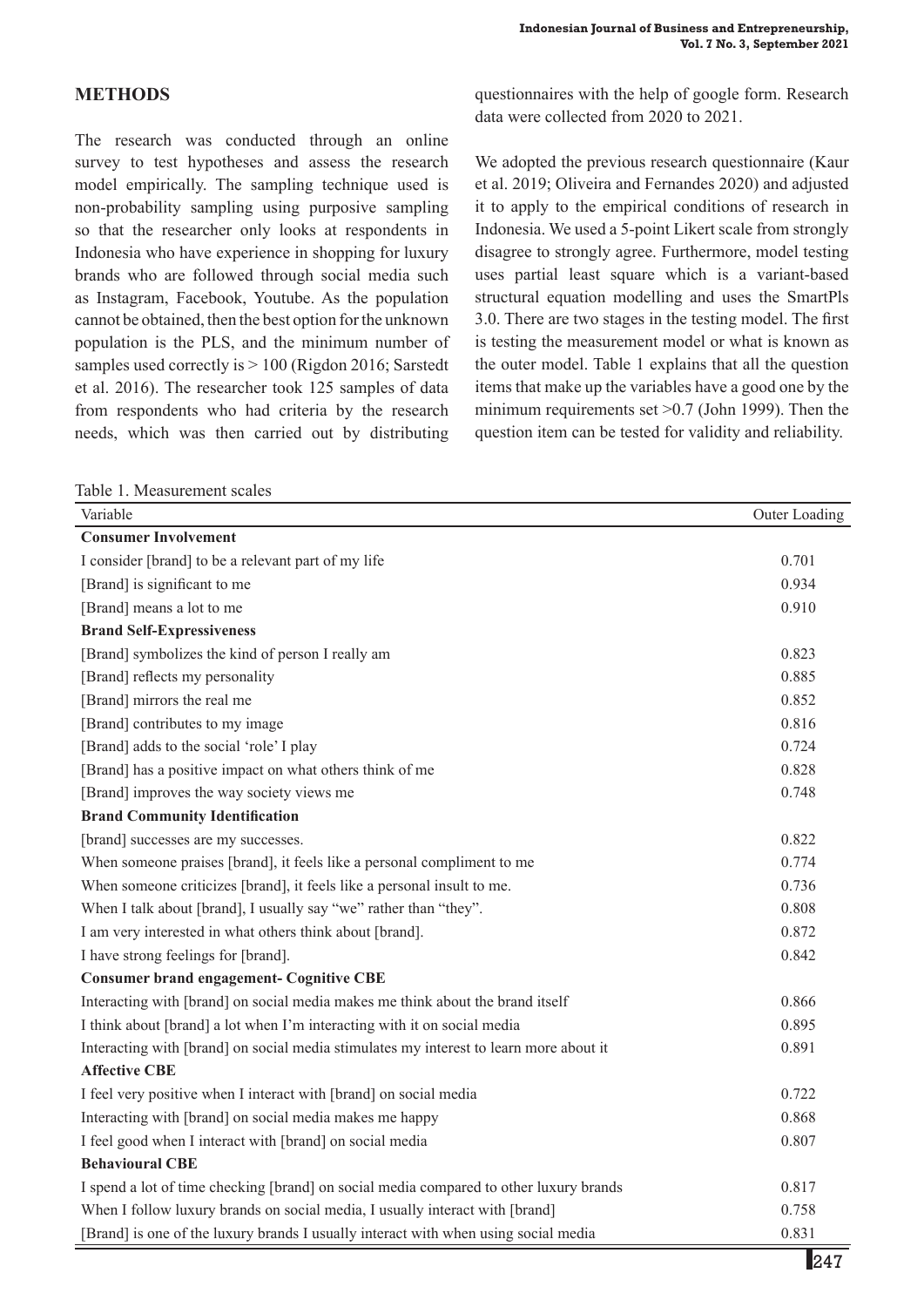| <b>Brand Image</b>                                    | Outer Loading |
|-------------------------------------------------------|---------------|
| [Brand] has a reputation for quality                  | 0.826         |
| [Brand] is sophisticated                              | 0.877         |
| [Brand] is prestigious                                | 0.901         |
| <b>Brand Loyalty</b>                                  |               |
| I say positive things about [brand] to other people   | 0.797         |
| I would recommend [brand] to my friends               | 0.852         |
| I consider myself to be loyal to [brand]              | 0.896         |
| I am dedicated to [brand]                             | 0.881         |
| [Brand] would be my first choice within luxury brands | 0.819         |

### Table 1. Measurement scales (continue)

#### Table 2. Construct reliability and validity

|                                       | Cronbach's Alpha | Average Variance<br>Extracted (AVE) | Composite<br>Reliability | Findings  |
|---------------------------------------|------------------|-------------------------------------|--------------------------|-----------|
| Consumer Involvement                  | 0.813            | 0.730                               | 0.889                    | Supported |
| <b>Brand Self Expressiveness</b>      | 0.913            | 0.660                               | 0.931                    | Supported |
| <b>Brand Community Identification</b> | 0.896            | 0.656                               | 0.919                    | Supported |
| <b>Brand Image</b>                    | 0.839            | 0.754                               | 0.902                    | Supported |
| <b>Brand Loyalty</b>                  | 0.904            | 0.722                               | 0.928                    | Supported |
| Consumer Brand Engagement             | 0.943            | 0.689                               | 0.952                    | Supported |

To establish reliability, we used Cronbach's alpha and composite reliability values were used to evaluate a series of variables to be consistent with what was measured. Composite reliability is also used to see the internal consistency of the instruments used. Fornell and Larcker (1981) suggest that the value should be greater than 0.7. The results obtained can be seen in Table 2, all items of composite reliability instruments show a value of more than 0.7. This explains that the instrument used is correct in measuring the proposed concept. Furthermore, the use of AVE to determine convergent validity that gets a value above 0.5 is by the required value (Hair et al. 2014).

Testing the measurement model is carried out on each of the constructs that make up the research model in the context of luxury brands. In general, luxury brands are defined as brands that offer premium products, provide pleasure as the main benefit, and connect with consumers emotionally (Hagtvedt and Patrick, 2009). Researchers can see the characteristics of luxury brands through striking perceptions, perceptions of quality, perceptions of hedonism, perceptions of uniqueness, and expanded self-perceptions (Vigneron and Johnson, 2004). Marketers can use social media to communicate luxury brands because it is proven to be effective in influencing customers to engage in brands (Kim and Ko, 2010; Phan et al. 2011). Social media is also able to provide new ways for luxury brands to interact with customers (Chu et al. 2019) and can reach consumers in social communities by building good relationships (Kelly et al. 2010). Especially luxury brands play a key role in the success of brand building (Phan et al. 2011).

Consumer Involvement is a perception generated from customers who have object relevance based on their needs, values, and interests (Zaichkowsky, 1985). Involvement is considered as customer motivation which has consequences on consumer purchases and different communication behaviours (Laurent and Kapferer, 1985). In the online context, involvement can be seen from the direct interaction of customers with the media which can provide benefits to companies in marketing their products which have implications for the formation of customer-brand relationships (Teresa et al. 2014; Oh et al. 2015; Scheinbaum, 2016). Retail companies need to consider consumer involvement because it can be used as an antecedent of consumer brand engagement (Leckie et al. 2016).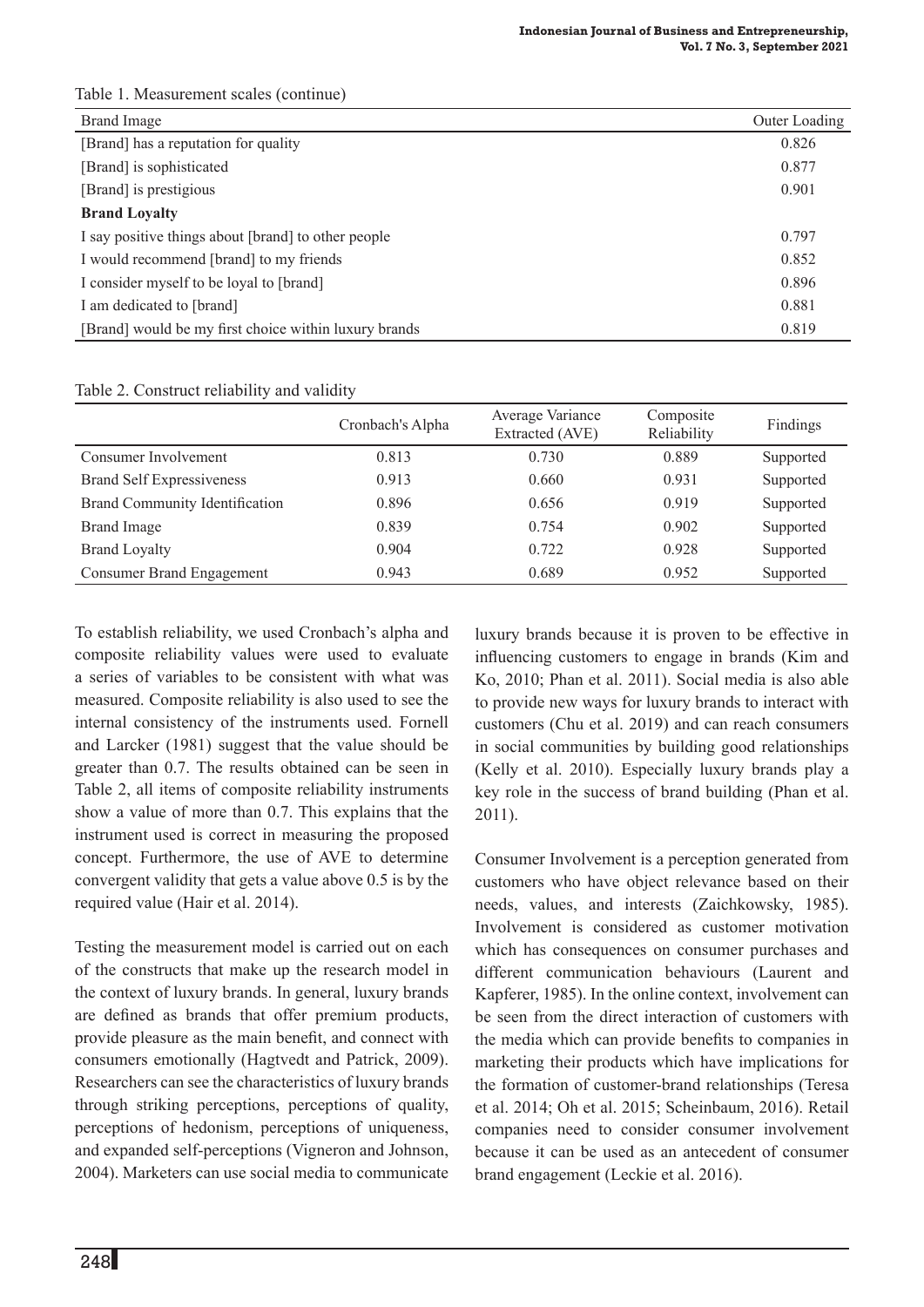However, it is not only measured by how much customers engage with the brand to see how it affects CBE, marketers can also see the brand expressiveness. Brand expressiveness is assumed to be an impact resulting from a brand that can improve a person's social self-image (Matzler et al. 2011). One of the things that supports this increase is with products that can help someone express themselves (Rozzenkrants et al. 2017). In the context of social media, selfexpressiveness is defined as the willingness of customers to share messages about something that is considered to have more value to be shared with others (Alvarez and Fournier 2016). Another thing can be exemplified in a luxury brand that customers perceive as something that has provided more benefits so that it will influence them to engage in consumer-brand relationships (Atwal and Williams, 2017; Fernandes and Moreira, 2019). For example, when someone wants to join the Apple brand community that some people consider it a luxury, not only because they want to use a high-quality product, but also can raise one's self-image in a community or

group (Fazli-Salehi et al. 2020). Previous research has called it brand community identification (Coelho et al. 2018; Kaur et al. 2019; Qiao et al. 2019).

The psychological bond between groups and users is called identification (Cole and Bruch, 2006). Individuals can identify their group with external group prejudice, internal group preference, and classification, as suggested by the social identity theory (Tajfel, 1982). Individuals can passively and actively classify themselves and others into different groups which in turn can influence individual behaviour due to external stimuli (Algesheimer et al. 2005). In practice, the offline environment does not have a strong relationship compared to the online environment because the online environment can reach everyone (Stokburger-Sauer et al. 2012).

Identification can be applied to brand community identification (BCI) online on social media (Qiao et al. 2019). Kim and Park (2001) defined BCI as a brand level that can enhance and express customer identity. however, customer identity can be understood from two perspectives, namely personal identification and the brand's social identification function. The ability of consumers to identify a particular brand with a feeling of affinity for the brand is called personal identification. Meanwhile, when consumers can integrate with groups that make up their social environment it is called brand social identification (Del Río et al. 2001). BCI is

effective in influencing CBE in the online environment (Kaur et al. 2019; Qiao et al. 2019). So the researchers proposed these hypotheses:

- H1: Consumer involvement has a significant effect on increasing consumer brand engagement
- H2: Brand self engagement has a significant effect on increasing consumer brand engagement
- H3: Brand community identification has a significant effect on increasing consumer brand engagement

Discussions about engagement can be learned from various disciplines and in the marketing science literature. It has been discussed with different objects that are proven to be used in improving performance on social media (Harrigan et al. 2017; Gómez et al. 2019; Machado et al. 2019; Shanahan et al. 2019). Hollebeek, Glynn, and Brodie (2014) offered the concept of CBE which is defined as an individual's level of motivation related to cognitive, emotional, and behavioural activities at the time of the interaction. This research focuses on CBE which has an important role in brand management (Hollebeek et al. 2014; Oliveira and Fernandes, 2020) because it can increase brand image and create customer loyalty to the brand (de Villiers 2015; Chahal and Rani, 2017; Islam et al. 2017; Helme-Guizon and Magnoni, 2019; Oliveira and Fernandes, 2020). Brand image is defined as the beliefs, associations, attitudes, and impressions that customers have (Foroudi et al. 2018). Meanwhile, brand loyalty is defined as a response from consumers to buy back a brand because of good perception of the brand (Oliver 1999; Chaudhuri and Holbrook, 2001). In measuring CBE which can affect brand image and brand loyalty, (Hollebeek et al. 2014) uses three measurement dimensions, namely affection, cognitive processing, and activation (behavioural).

High consumer loyalty can occur when the attitude towards brands in CBE is positive (Hollebeek 2011; Vivek et al. 2012) and there is interaction from brand to consumer outside of purchase (Brodie et al. 2011). CBE has an interactive and immersive nature that leads to a relationship with a brand and a link to customers who have a positive impact (Dwivedi, 2015). This study also sees that there is a relationship between the presence of social media on the brand image when used in luxury brands because it will still help maintain a sense of exclusivity without reducing the brand image (Athwal et al. 2018). Social media marketing on luxury brands is considered effective (Godey et al. 2016), different opinions state that luxury brands have a high exclusive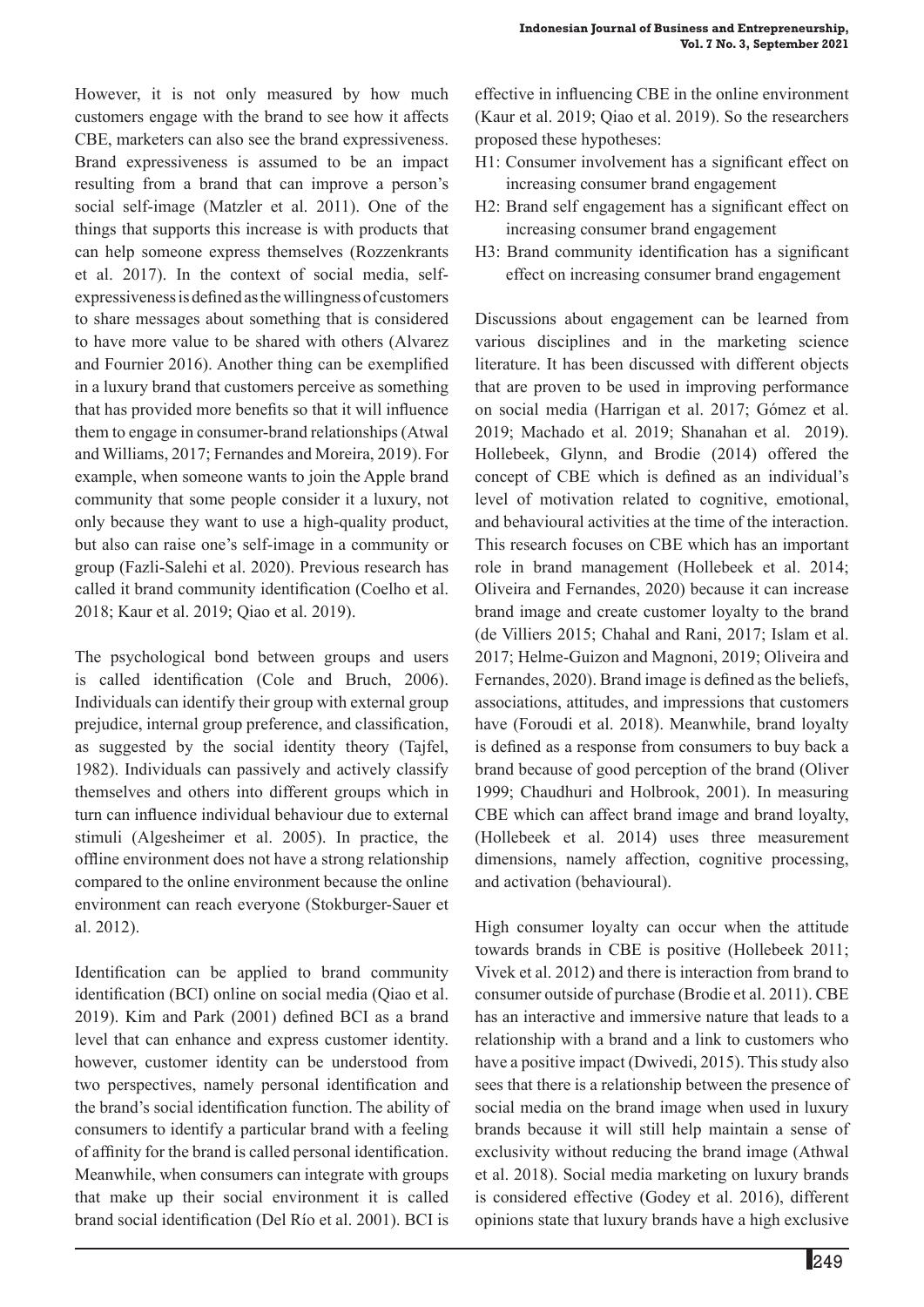image that will threaten accessibility on social media (Park, Im, and Kim 2018). Thus it is stated that: H4: CBE has a significant effect on brand image H5: CBE has a significant effect on brand loyalty

As shown in Figure 1 describes a research model that looks at the factors that shape consumer brand engagement which has implications for improving brand image and brand loyalty. So that marketers are required to know these factors to reach a wider range of consumers. After the measurement model is met with validity and reliability. Then performed by testing the structural model or what is known as the inner model. researchers tested the model by doing bootstrapping.

## **Results**

Emerging literature emphasizes the key role of CBE in consumer-brand relationships. This relationship is done by utilizing social media which is currently a trend in society. So that many companies, especially luxury brand companies, are challenged to reach their customers using social media. Based on the results of interviews conducted, almost all luxury brand customers follow the social media accounts of luxury brand companies to see what products are offered, like Instagram, Facebook, and Youtube social media. Customers also want to get information from these companies. When the information offered is in the form of photos, blogs, or videos on social media, it will influence customers to engage in activities carried out by companies on social media (Bu et al. 2020).

However, the first finding, consumer involvement does not affect CBE. Hypothesis testing is shown in

Table 3 which displays the results with varying values. Hypothesis 1 (H1) has a p-value of 0.60>0.05 which indicates a positive and insignificant result. Consumer involvement has no significant effect on consumer brand engagement. This involvement is related to the level of consumer interest he gives to brands when accessing social media. These results are inconsistent with previous studies which state that consumer involvement is very important for the antecedents of CBE (Brandão et al. 2019; Oliveira and Fernandes, 2020). This difference occurs because not all consumers think that luxury goods are an important part of life. Luxury goods are only used as complimentary items and are not the main items that must be owned.

Although only as a compliment, when they have the product, they will make them proud to have it. Proven results state that brand expressiveness affects CBE. Hypothesis 2 (H2) has a p-value of 0.000 which shows a positive and significant result. Brand self expressiveness has a significant effect on the formation of Consumer Brand Engagement. They feel more confident when using these items in society. There was something of a certain strength and pride that emerged when they used this item. Consumers can express personal values on social media owned by the company in the form of "likes" or comments on discussion forums or uploaded products. They are also proud to be part of the brand. So that it will increase brand involvement as reflected in the positive attitude that consumers have towards the luxury goods they have. Previous research has also confirmed that the self expressiveness of luxury brands has an impact on CBE (Prentice and Loureiro, 2018) and has been tested in the context of application in social media (Oliveira and Fernandes, 2020).



Figure 1. Research model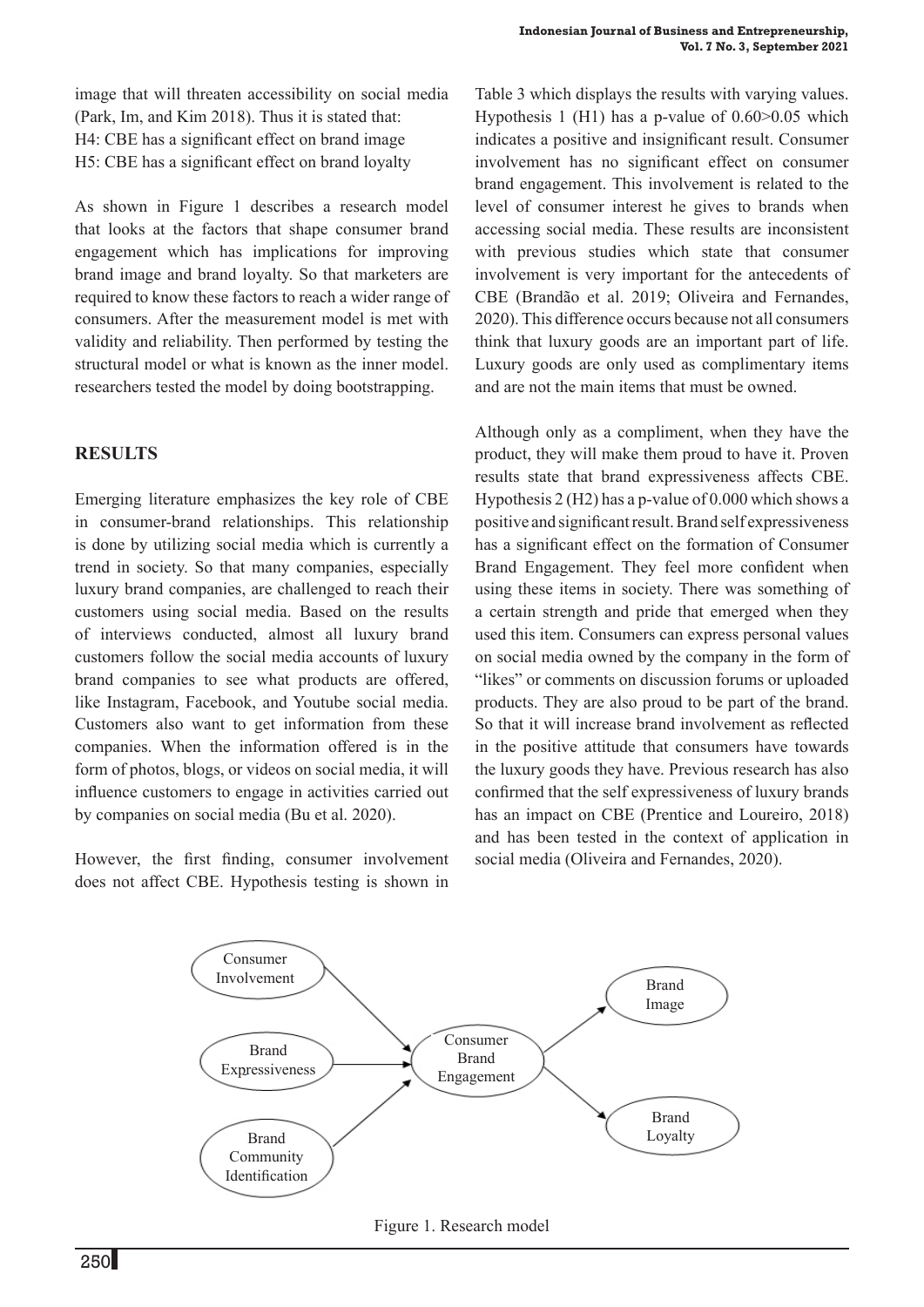|                                                                                  | Original<br>Sample $(O)$ | Sample<br>Mean $(M)$ | Standard<br>Deviation<br>(STDEV) | <b>T</b> Statistics<br>( O/STDEV ) | P Values |
|----------------------------------------------------------------------------------|--------------------------|----------------------|----------------------------------|------------------------------------|----------|
| Consumer Involvement $\rightarrow$ Consumer Brand<br>Engagement                  | 0.162                    | 0.162                | 0.086                            | 1.885                              | 0.060    |
| Brand Self Expressiveness $\rightarrow$ Consumer Brand<br>Engagement             | 0.221                    | 0.217                | 0.085                            | 2.600                              | 0.010    |
| Brand Community Identification $\rightarrow$ Consumer<br><b>Brand Engagement</b> | 0.538                    | 0.541                | 0.088                            | 6 1 2 4                            | 0.000    |
| Consumer Brand Engagement $\rightarrow$ Brand Image                              | 0.506                    | 0.513                | 0.064                            | 7.888                              | 0.000    |
| Consumer Brand Engagement $\rightarrow$ Brand Loyalty                            | 0.736                    | 0.735                | 0.052                            | 14.043                             | 0.000    |

#### Table 3. Bootstrapping test of path coefficient (total effect)

The novelty of this research is to examine the role of brand community identification in forming CBE in luxury brands. Hypothesis 3 (H3) has a p-value of 0.000 which shows a positive and significant result. Brand community identification has a significant effect on the formation of consumer brand engagement. The results state that there is a significant effect on the formation of CBE. This model is following previous research of Kaur et al. (2019). The importance of brand community identification for luxury brand users on social media is because consumers feel part of the community that exists in luxury brands. After all, they have the same goal (Phua et al. 2016). So that marketers can use it to increase engagement in the marketing department carried out through social media. The higher the consumer feels part of the brand, the higher the desire to be involved in the brand.

After knowing the antecedents of CBE, marketers need to know about the positive impact that occurs when CBE increases in luxury brands. Adopting (Oliveira and Fernandes, 2020) in measuring CBE, researchers looked at cognitive, affective, and behavioural perspectives. The results found that the higher the CBE will encourage the creation of brand image and brand loyalty. Hypothesis 4 (H4) has a p-value of 0,000 which indicates a significant result. consumer brand engagement has a positive and significant effect on brand image. These results are in line with previous research (Cheung et al. 2020) which suggests the use of interesting content which is the reason CBE will stimulate consumer knowledge of brands to be positive. A good brand is characterized by good product quality. Consumers will prefer products that are felt to have more value than other products. This research can be seen from the involvement of consumers on social media.

The impact of CBE also increases brand loyalty. Hypothesis 5 (H5) has a p-value of 0.000 which shows significant results. Consumer brand engagement has a positive and significant effect on brand loyalty. The higher the customer involvement in social media, the higher the customer loyalty to the luxury brand. Customers will voluntarily provide recommendations to others and have a positive attitude that benefits the company when they feel involved in marketers activities on social media. This means that customers who are more involved in brand relationships, tend to be more loyal, which is beneficial for the company (Kaur et al. 2019).

### **Managerial Implications**

This study also offers insights for marketing practitioners. First, managers of luxury brand companies must increase consumer engagement by taking into account the reasons consumers want to be involved with the brand. Several factors cause this involvement so that it can be used as input for marketers in developing marketing strategies such as brand community identification and brand self expressiveness. Testing on the indicator of brand involvement was also performed but the results were not significant. This is because consumer involvement in luxury brands is not marked by an exaggerated perception of the products they buy. So to increase customer engagement in brands, marketers must create a business culture based on a specific aura that is strongly associated with a rich heritage, dreams, myths, and legends, which is more than any other industry because the luxury market is linked to art shaping human values and dreams (König et al. 2018). Research also shows that marketers seek to influence consumers' emotional responses to brands by managing their social media activities effectively (Seo and Park, 2018).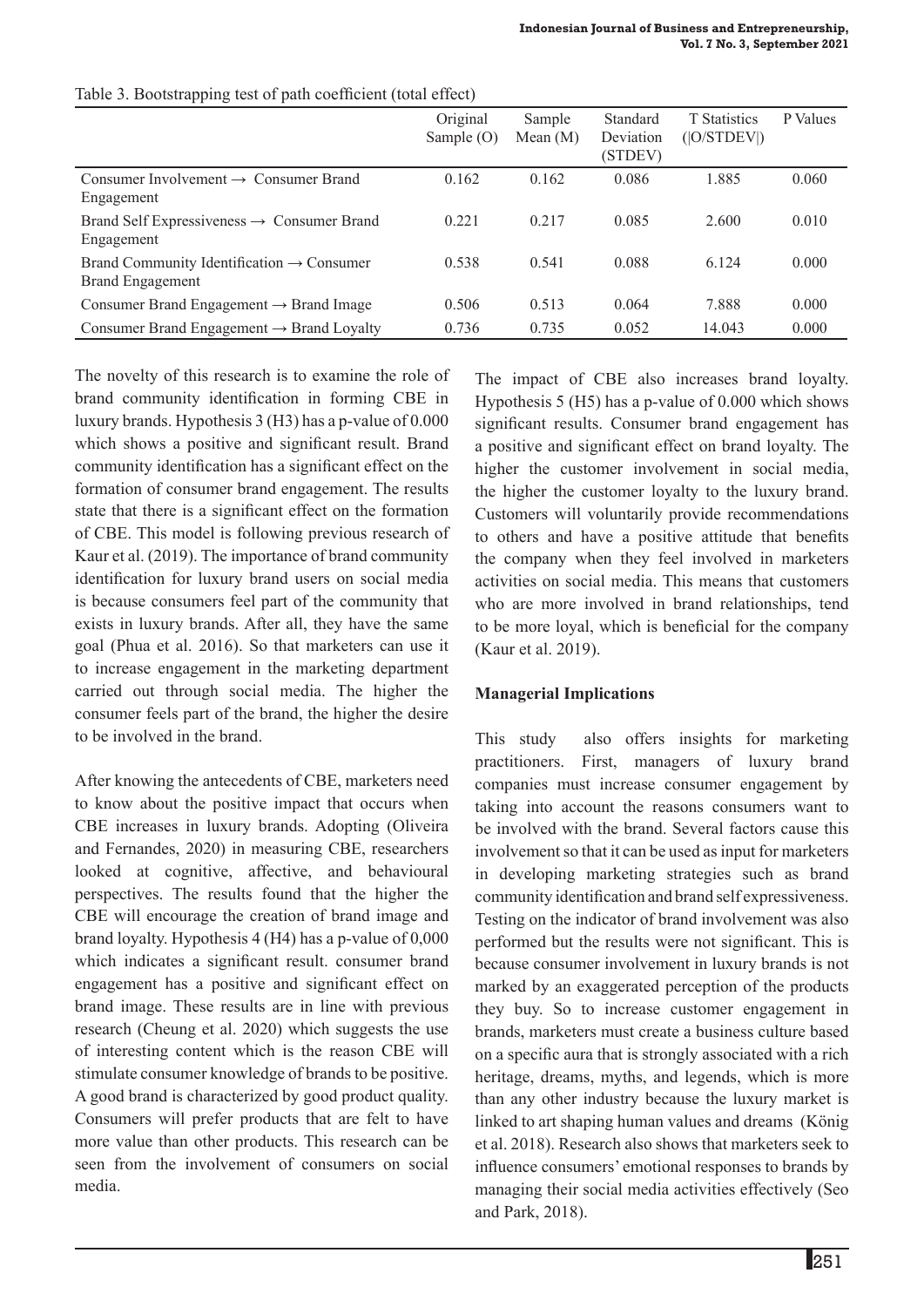Marketers can also increase customer engagement by engaging social ties with other customers on social media or creating groups for users of the brand. So that consumers will feel they have something in common with other people and when there are obstacles or the latest information they want to know about certain luxury items, they can share information with others. The existence of an online community will make consumers feel safe in interacting (Hollebeek et al. 2017). Users will perceive luxury brands as a part of themselves and being active on social media as part of self-expression to others. They will engage, promote, and maintain product excellence as part of their admiration for the luxury brand.

We also found that when luxury brand companies can increase consumer engagement on social media, it will increase brand image and brand loyalty that will benefit the company. The increase in brand image is seen from consumer perceptions of the quality of the product which can only be seen through displays on social media. Therefore, social media can be used as a cost-effective tool to build a brand image (Godey et al. 2016). In the current digital era, it allows other people to freely access social media, there may also be other people who have not been able to buy it but have shown loyalty to the brands they participate in, such as providing advocacy. This unique thing can also be used as a form of involvement that must be managed properly. (Brodie et al. 2013) also explained that high brand loyalty can be obtained when someone is actively involved in the online community. So that the luxury brand manager must manage the community well. You can make a fan page on Facebook or create a YouTube channel with interesting content.

### **CONCLUSIONS AND RECOMMENDATIONS**

#### **Conclusions**

Consumer brand engagement is an important discussion in the scope of social media today (Kaur et al. 2019; Algharabat et al. 2020; Cheung et al. 2020; Oliveira and Fernandes, 2020). However, due to the limitations of previous research that continues to build the antecedent variable of CBE, this study proposes a brand community identification variable as an effect of increasing social media CBE in luxury brands. The

results of the study explained that brand community identification increases CBE in social media. These results are the latest discoveries in CBE on social media in the context of luxury brands. Marketers are advised to manage online communities on social media to increase customer engagement and ultimately increase brand image and brand loyalty.

### **Recommendations**

This study has several limitations that can provide new directions for future research. This researcher only looks at the relationship between the CBE forming constructs on social media only up to a brand image and brand loyalty, not up to purchase intention. Dabbous and Barakat (2020) showed that when customers have high engagement with luxury brands on social media, it can increase purchase intention. So for further research, we can examine the relationship to purchase intention by using the consumer-brand identification variable. Further exploration can be carried out to find out other factors causing brand image and brand loyalty besides CBE so that it is more specific in seeing the form of customer involvement. The scope of this research is also limited to only focusing on luxury brands with limited respondent characteristics, so in the future, we can consider other product categories, especially service products.

## **References**

- Algesheimer R, Dholakia UM, Herrmann A. 2005. The social influence of brand community: Evidence from European car clubs. *Journal of Marketing*  69(3):19–34.http://dx.doi.org/10.1509/ jmkg.69.3.19.66363.
- Algharabat R et al. 2020. Investigating the antecedents of customer brand engagement and consumer-based brand equity in social media. *Journal of Retailing and Consumer Services* 53(Jan):101767. http:// dx.doi.org/10.1016/j.jretconser.2019.01.016.
- Alvarez C, Fournier S. 2016. Consumers' relationships with brands. *Current Opinion in Psychology*  10:129–135. http://dx.doi.org/10.1016/j. copsyc.2015.12.017.
- Appel G et al. 2020. The future of social media in marketing. *Journal of the Academy of Marketing Science* 48(1):79–95. http://dx.doi.org/10.1007/ s11747-019-00695-1.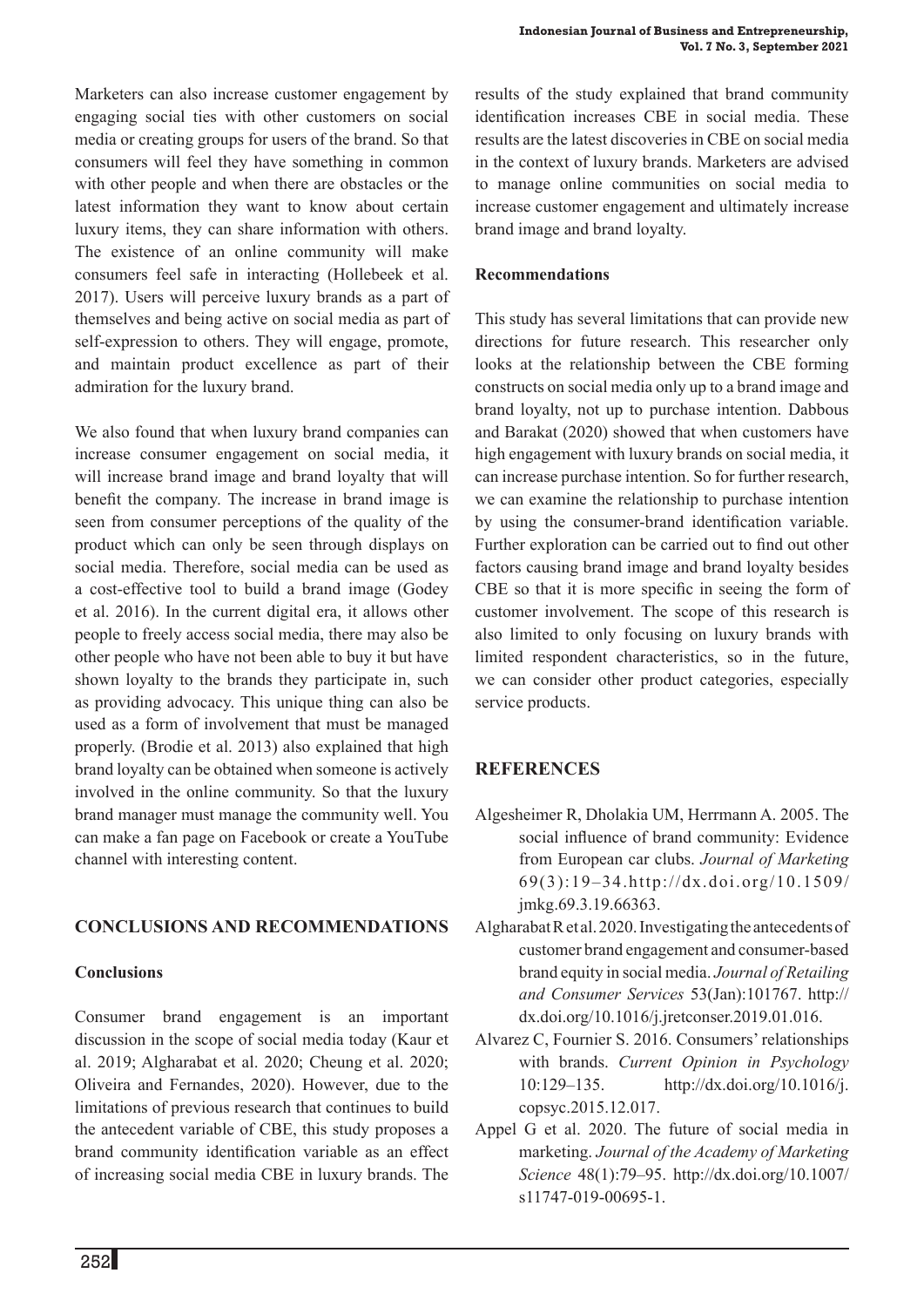- Aral S, Dellarocas C, Godes D. 2013. Social media and business transformation: A framework for research. *Information Systems Research* 24(1):3– 13. http://dx.doi.org/10.1287/isre.1120.0470.
- Athwal N, Istanbulluoglu D, McCormack SE. 2018. The allure of luxury brands' social media activities: A uses and gratifications perspective. *Information Technology and People* 32(3):603–626. http:// dx.doi.org/10.1108/ITP-01-2018-0017.
- Atwal G, Williams A. 2017. Advances in luxury brand management. *Advances in Luxury Brand Management* 43–57. http://dx.doi. org/10.1007/978-3-319-51127-6.
- Batat W. 2019. How millennials and post-millennials are reshaping luxury. *Management for Professionals*  66–67. http://dx.doi.org/10.1007/978-3-030- 01671-5.
- Bowden J. 2009. The process of customer engagement: A conceptual framework. *Journal of Marketing Theory and Practice* 17(1):63–74. http://dx.doi. org/10.2753/MTP1069-6679170105.
- Brandão A, Pinho E, Rodrigues P. 2019. Antecedents and consequences of luxury brand engagement in social media. *Spanish Journal of Marketing - ESIC* 23(2):163–183. http://dx.doi.org/10.1108/ SJME-11-2018-0052.
- Britten B. 2013. Losing control: Using Social media to engage and connect. *Journal of Magazine & New Media Research* 14(2):1–3.
- Brodie RJ et al. 2011. Customer engagement: Conceptual domain, fundamental propositions, and implications for research. *Journal of Service Research* 14(3):252–271. http://dx.doi. org/10.1177/1094670511411703.
- Brodie RJ et al. (2013) 'Consumer engagement in a virtual brand community: An exploratory analysis. *Journal of Business Research* 66(1):105–114. http://dx.doi.org/10.1016/j.jbusres.2011.07.029.
- Bu Y, Parkinson J, Thaichon P. 2020. Digital content marketing as a catalyst for e-WOM in food tourism. *Australasian Marketing Journal*  9(2):142-154. http://dx.doi.org/10.1016/j. ausmj.2020.01.001
- Chahal H, Rani A. 2017. How trust moderates social media engagement and brand equity Hardeep. *Journal of Research in Interactive Marketing*  34(3):312–335.
- Chandon JL, Laurent G, Valette-Florence P. 2016. Pursuing the concept of luxury: Introduction to the JBR special issue on "luxury marketing from tradition to innovation". *Journal of*

*Business Research* 69(1):99–303. http://dx.doi. org/10.1016/j.jbusres.2015.08.001.

- Chaudhuri A, Holbrook MB. 2001. The chain of effects from brand trust and brand affect to brand performance: The role of brand loyalty. *Journal of Marketing* 65(2):81–93. http://dx.doi. org/10.1509/jmkg.65.2.81.18255.
- Chen H, Wang Y. 2017. Connecting or disconnecting: Luxury branding on social media and affluent Chinese female consumers' interpretations. *Journal of Brand Management Palgrave Macmillan* 24(6):562–574. http://dx.doi. org/10.1057/s41262-017-0050-8.
- Chen SC, Lin CP. 2019. Understanding the effect of social media marketing activities: The mediation of social identification, perceived value, and satisfaction. *Technological Forecasting and Social Change Elsevier* 140(Nov 2018):22–32. http:// dx.doi.org/10.1016/j.techfore.2018.11.025.
- Cheung ML, Pires G, Rosenberger PJ. 2020. The influence of perceived social media marketing elements on consumer–brand engagement and brand knowledge. *Asia Pacific Journal of Marketing and Logistics* 32(3):695–720. http:// dx.doi.org/10.1108/APJML-04-2019-0262.
- Chu SC, Kamal S, Kim Y. 2019. Re-examining of consumers' responses toward social media advertising and purchase intention toward luxury products from 2013 to 2018: A retrospective commentary. *Journal of Global Fashion Marketing Routledge* 10(1):81–92. http://dx.doi. org/10.1080/20932685.2018.1550008.
- Coelho PS, Rita P, Santos ZR. 2018. On the relationship between consumer-brand identification, brand community, and brand loyalty. *Journal of Retailing and Consumer Services* 43(March):101–110. http://dx.doi.org/10.1016/j. jretconser.2018.03.011.
- Cole MS, Bruch H. 2006. Organizational identity strength, identification, and commitment and their relationships to turnover intention: Does organizational hierarchy matter?. *Journal of Organizational Behaviour* 27:585–605. http:// dx.doi.org/10.1002/9781118786352.wbieg0200.
- Dabbous A, Barakat KA. 2020. Bridging the online offline gap: Assessing the impact of brands' social network content quality on brand awareness and purchase intention. *Journal of Retailing and Consumer Services* 53(Nov 2018):101966. http:// dx.doi.org/10.1016/j.jretconser.2019.101966.

Dauriz L, Remy N, Sandri N. 2013. Luxury shopping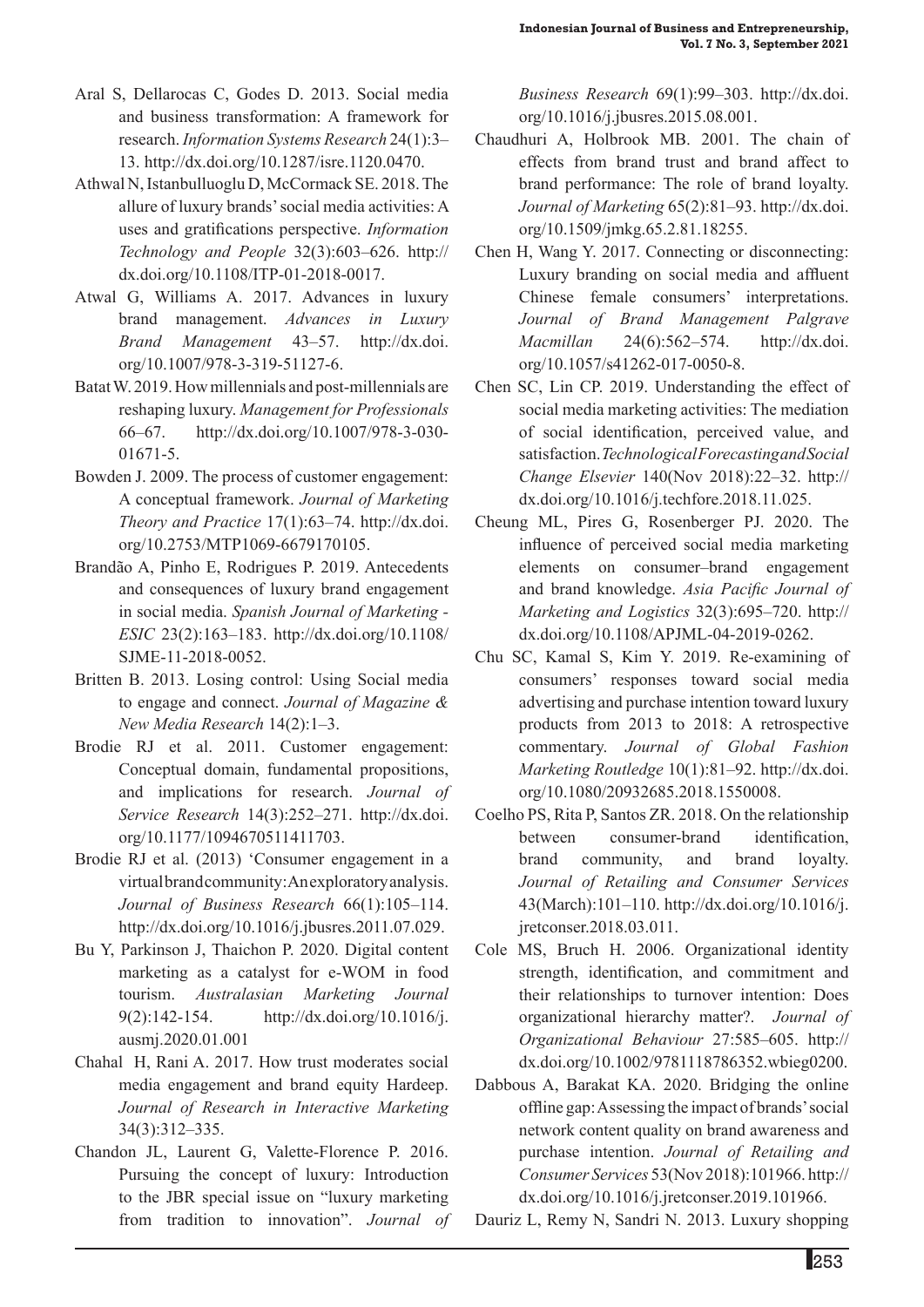in the digital age. *Persepectives on retail and consumer goods* 26–31.

- Dwivedi A. 2015. A higher-order model of consumer brand engagement and its impact on loyalty intentions. *Journal of Retailing and Consumer Services* 24(C): 100–109. http://dx.doi. org/10.1016/j.jretconser.2015.02.007.
- Fazli-Salehi R et al. 2020. Antecedents and outcomes of brand identification with Apple products among Iranian consumers. *Journal of Relationship Marketing Routledge* 0(0):1–21. http://dx.doi.or g/10.1080/15332667.2020.1755948.
- Febrian A et al. 2021. Digital content marketing strategy in increasing customer engagement in Covid-19 situation. *International Journal of Pharmaceutical Research* 13(01):4797–4805. http://dx.doi.org/10.31838/ijpr/2021.13.01.684.
- Febrian A, Fadly M. 2021. The impact of customer satisfaction with implications for EWOM and brand equity on e-commerce purchase intention in Indonesia. *Binus Business Review* 12(1). http://dx.doi.org/10.21512/bbr.v12i1.6419.
- Fernandes T, Moreira M. 2019. Consumer brand engagement, satisfaction and brand loyalty: A comparative study between functional and emotional brand relationships. *Journal of Product and Brand Management* 28(2):274–286. http:// dx.doi.org/10.1108/JPBM-08-2017-1545.
- Fink M et al. 2018. Effective entrepreneurial marketing on Facebook – A longitudinal study. *Journal of Business Research*. http://dx.doi.org/10.1016/j. jbusres.2018.10.005.
- Firmiyanti RD, Satria A, Saptono IT. 2019. Developing business strategy for local television network into the digital broadcasting competition in Indonesia: A JPM case study. *Indonesian Journal of Business and Entrepreneurship* 5(2):168–180. http://dx.doi.org/10.17358/ijbe.5.2.168.
- Fornell C, Larcker DF. 1981. Evaluating structural equation models with unobservable variables and measurement error. *Journal of Marketing Research* 18(1):39. http://dx.doi. org/10.2307/3151312.
- Foroudi P et al. 2018. Enhancing university brand image and reputation through customer value cocreation behaviour. *Technological Forecasting and Social Change* 138(July):218–227. http:// dx.doi.org/10.1016/j.techfore.2018.09.006.
- Giakoumaki C, Krepapa A. 2020. Brand engagement in self-concept and consumer engagement in social media: The role of the source. *Psychology*

*and Marketing* 37(3):457–465. http://dx.doi. org/10.1002/mar.21312.

- Godey B et al. 2016. Social media marketing efforts of luxury brands: Influence on brand equity and consumer behavior. *Journal of Business Research* 69(12):5833–5841. http://dx.doi.org/10.1016/j. jbusres.2016.04.181.
- Gómez M, Lopez C, Molina A. 2019. An integrated model of social media brand engagement. *Computers in Human Behavior* 96(Jan):196–206. http://dx.doi.org/10.1016/j.chb.2019.01.026.
- Hagtvedt H, Patrick VM. 2009. The broad embrace of luxury: Hedonic potential as a driver of brand extendibility. *Journal of Consumer Psychology: Society for Consumer Psychology* 19(4):608–618. http://dx.doi.org/10.1016/j.jcps.2009.05.007.
- Hair JF et al. 2014. Partial least squares structural equation modeling (PLS-SEM): An emerging tool in business research. *European Business Review*  26(2):106–121. http://dx.doi.org/10.1108/EBR-10-2013-0128.
- Harrigan P et al. 2017. Customer engagement with tourism social media brands. *Tourism Management* 59:597–609. http://dx.doi. org/10.1016/j.tourman.2016.09.015.
- Helme-Guizon A, Magnoni F. 2019. Consumer brand engagement and its social side on brand-hosted social media: how do they contribute to brand loyalty?. *Journal of Marketing Management Routledge* 35(7–8):716–741. http://dx.doi.org/1 0.1080/0267257X.2019.1599990.
- Hollebeek LD. 2011. Demystifying customer brand engagement: Exploring the loyalty nexus. *Journal of Marketing Management* 27(7– 8):785–807. http://dx.doi.org/10.1080/0267257 X.2010.500132.
- Hollebeek LD, Glynn MS, Brodie RJ. 2014. Consumer brand engagement in social media: Conceptualization, scale development and validation. *Journal of Interactive Marketing*  28(2):149–165. http://dx.doi.org/10.1016/j. intmar.2013.12.002.
- Hollebeek LD, Juric B, Tang W. 2017. Virtual brand community engagement practices: A refined typology and model. *Journal of Services Marketing* 31(3):204–217. http://dx.doi. org/10.1108/JSM-01-2016-0006.
- Islam JU, Rahman Z, Hollebeek LD. 2017. Internet Research consumer engagement in online brand communities: A solicitation of congruity theory Article information. *Internet Research*. http://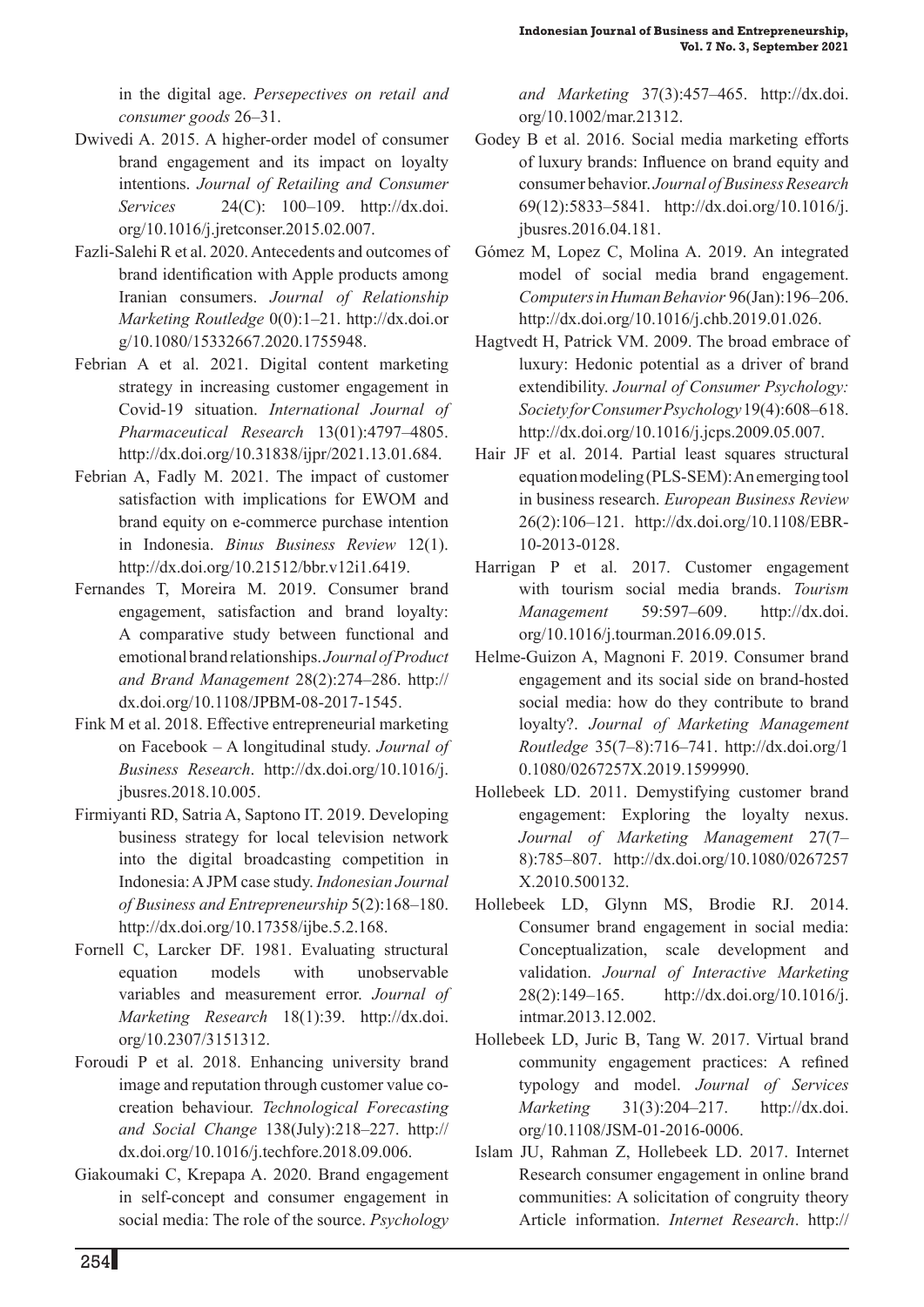dx.doi.org/10.1108/IntR-09-2016-0279.

- John H. 1999. Use of partial least squares (PLS) in Strategic management research: A review of four recent studies. *Strategic Management Journal*  20(4):195–204. http://dx.doi.org/10.1038/ aps.2012.31.
- Kaur H et al. 2019. The role of brand community identification and reward on consumer brand engagement and brand loyalty in virtual brand communities. *Telematics and Informatics* 46:101321. http://dx.doi.org/10.1016/j. tele.2019.101321.
- Kelly L, Kerr G, Drennan J. 2010. Avoidance of advertising in social networking sites. *Journal of Interactive Advertising* 10(2):16–27. http:// dx.doi.org/10.1080/15252019.2010.10722167.
- Kim AJ, Ko E. 2010. Impacts of luxury fashion brand's social media marketing on customer relationship and purchase intention. J*ournal of Global Fashion Marketing* 1(3):164–171. http://dx.doi. org/10.1080/20932685.2010.10593068.
- Kim CK, Park S. 2001. The effect of brand personality and brand identification on brand loyalty : Applying the theory of social identification. *Japanese Psychological Research* 43(4):195– 206.
- König JCL et al. 2018. …And they lived luxury ever after: storytelling as a driver for luxury brand perception and consumer behaviour. *Luxury Research Journal* 1(4):283. http://dx.doi. org/10.1504/lrj.2018.10011920.
- Laurent G, Kapferer JN. 1985. Measuring consumer involvement profiles. *Journal of Marketing Research* 22(1):41. http://dx.doi. org/10.2307/3151549.
- Leckie C, Nyadzayo MW, Johnson LW. 2016. Antecedents of consumer brand engagement and brand loyalty. *Journal of Marketing Management Routledge* 32(5–6):558–578. http://dx.doi.org/1 0.1080/0267257X.2015.1131735.
- Lina LF, Permatasari B. 2020. Social media capabilities dalam adopsi media sosial guna meningkatkan kinerja UMKM. *Jembatan : Jurnal Ilmiah Manajemen* 17(2):227–238. http://dx.doi. org/10.29259/jmbt.v17i2.12455.
- Liu X, Shin H, Burns AC. 2019. Examining the impact of luxury brand's social media marketing on customer engagement: Using big data analytics and natural language processing. *Journal of Business Research* 125:815-826. http://dx.doi. org/10.1016/j.jbusres.2019.04.042.
- Machado JC et al. 2019. Brand gender and consumerbased brand equity on Facebook: The mediating role of consumer-brand engagement and brand love. *Journal of Business Research* 96(Jun):376–385. http://dx.doi.org/10.1016/j.jbusres.2018.07.016.
- Martín-Consuegra D et al. 2019. Examining consumer luxury brand-related behavior intentions in a social media context: The moderating role of hedonic and utilitarian motivations', *Physiology and Behavior* 200:104–110. http://dx.doi. org/10.1016/j.physbeh.2018.03.028.
- Matzler K et al. 2011. Personality, person-brand fit, and brand community: An investigation of individuals, brands, and brand communities. *Journal of Marketing Management* 27(9–10):874–890. http://dx.doi.org/10.1080/0267257X.2010.54363 4.
- Nielsen Research (2019) How U.S millennials are shaping online FMCG shopping trends. https:// www.nielsen.com/us/en/insights/article/2019/ how-us-millennials-are-shaping-online-fmcgshopping-trends/. [1 July 2020].
- Oh J, Bellur S, Sundar SS. 2015. Clicking, assessing, immersing, and sharing: An empirical model of user engagement with interactive media. *Communication Research* 45(5):737–763. http:// dx.doi.org/10.1177/0093650215600493.
- Oliveira M, Fernandes T. 2020. Luxury brands and social media: drivers and outcomes of consumer engagement on Instagram. Journal of Strategic *Marketing Routledge*:1–19. http://dx.doi.org/10.1 080/0965254x.2020.1777459.
- Oliver RL. 1999. Whence consumer loyalty. *American Marketing Assocoiation* 33–44.
- Park M, Im H, Kim HY. 2018. You are too friendly!. The negative effects of social media marketing on value perceptions of luxury fashion brand. *Journal of Business Research* 1–17. http://dx.doi. org/10.1016/j.jbusres.2018.07.026.
- Phan M, Thomas R, Heine K. 2011. Social media and luxury brand management: The case of burberry. *Journal of Global Fashion Marketing* 2(4):213– 222. http://dx.doi.org/10.1080/20932685.2011.10 593099.
- Phua J, Jin SV, Kim J. 2016. Gratifications of using Facebook, Twitter, Instagram, or Snapchat to follow brands: The moderating effect of social comparison, trust, tie strength, and network homophily on brand identification, brand engagement, brand commitment, and membership intentio. *Telematics and Informatics*